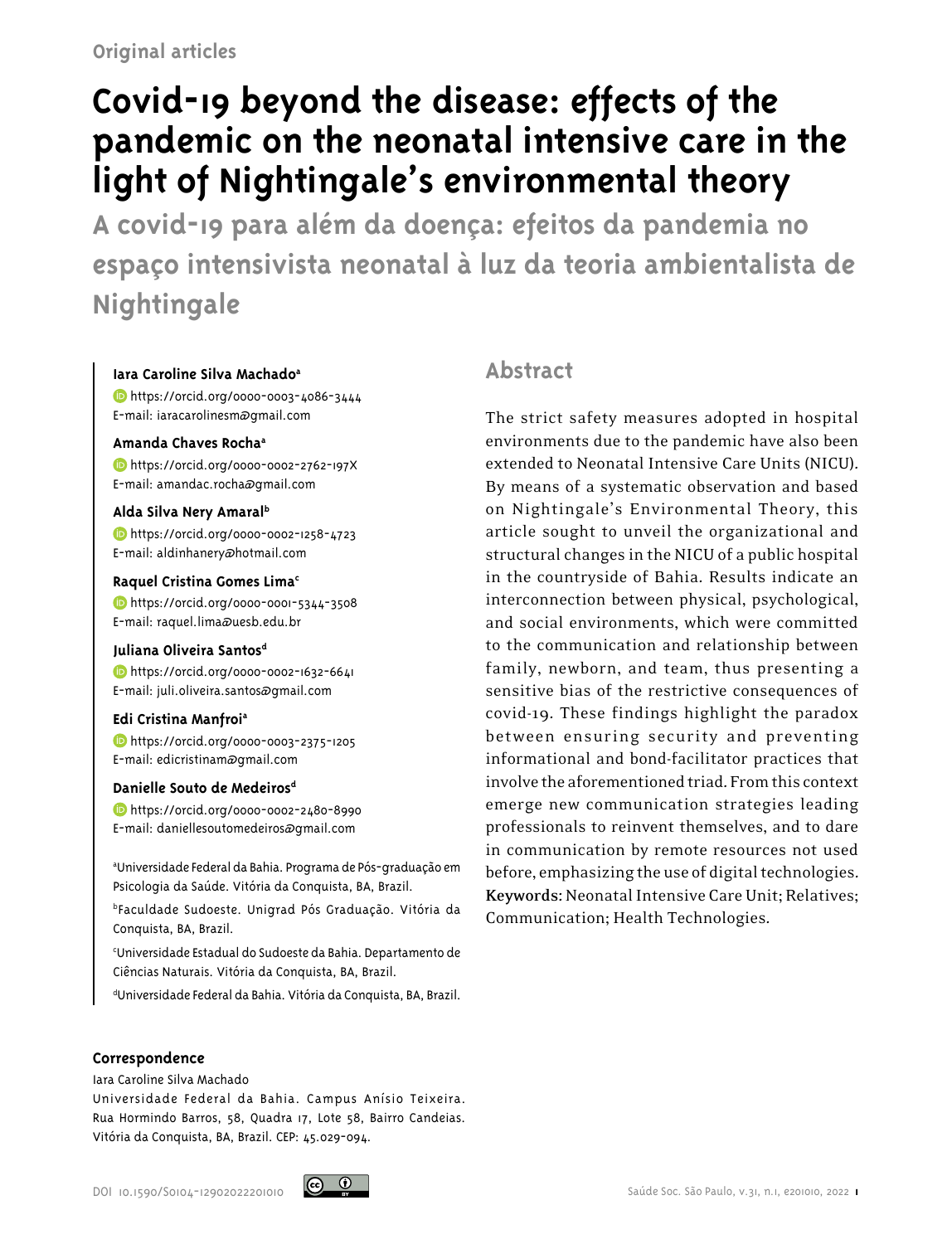## **Resumo**

As rigorosas medidas de segurança adotadas pelos hospitais, em decorrência da pandemia, estenderam-se também às Unidades de Terapia Intensiva Neonatais (UTIN). Este artigo desvela, por meio de observação sistemática, as mudanças organizacionais e estruturais ancoradas na Teoria Ambientalista de Nightingale que ocorreram na UTIN de um hospital público do interior da Bahia. Observou-se a interconexão entre os Ambientes Físico, Psicológico e Social, porém, com comprometimento na comunicação e relação entre família, neonato e equipe, apresentando um viés sensível das consequências restritivas da covid-19. Salienta-se o paradoxo entre zelar pela segurança e o impedimento das práticas informativas e facilitadoras de vínculos que envolvem o trinômio mencionado. Contudo, novas estratégias emergem desse contexto, levando os profissionais a se reinventarem e ousarem na comunicação, por meio de recursos remotos antes não utilizados, destacando as tecnologias digitais.

**Palavras-chaves:** Unidade de Terapia Intensiva Neonatal; Familiares; Comunicação; Tecnologias em Saúde.

# **Introduction**

The new coronavirus that causes covid-19 disease has caused several changes on behaviors, economies, and how people's health is promoted worldwide. It is a highly contagious disease, and social isolation has been one of the safest means to manage the disease (PAHO, 2020).

Social isolation provides for physical distancing between the individual and their network of contacts. The restrictions resulting from this measure lead to disorders in interaction, communication, and affections, which culminate in psychological distress. In addition to this conduct of disease prevention, other individual (hand washing and use of masks), environmental (routine cleaning of surfaces), and community conducts (restriction or prohibition of operation of spaces that may promote people crowding) had to be adopted and / or strengthened by recommendation of public health policies as nonpharmacological intervention (Malta et al., 2020).

In hospital settings, for example, strict conducts have been taken to prevent the virus spread. Some of the administrative measures modify work processes and flows, increasing the teams' use of personal protective equipment (PPE), drafting clinical guidelines related to preventive measures for patients with suspected covid-19, among others (Wong et al., 2020). The goal is to ensure quality care to hospitalized patients in any units, through a care schedule consistent with individual and not fragmented needs, emphasizing the importance of innovative and integrative care practices (Meira; Oliveira; Santos, 2021).

At the Neonatal Intensive Care Unit (NICU) the control of neonatal infections is part of a group of systematized strategies and practices aimed to prevent infections. Although hand hygiene procedures, protocols for entering and staying in the unit, for example, were already rigorous before the pandemic (Góes et al., 2020; Jurema, Cavalcante, and Buges, 2021), healthcare for newborns in this pandemic context underwent major adjustments, given the immunological immaturity of newborns. Technical note n° 6/2020 of the Ministry of Health (Brazil, 2020), in partnership with the Brazilian Society of Pediatrics (*Sociedade Brasileira de Pediatria*, SBP) supports the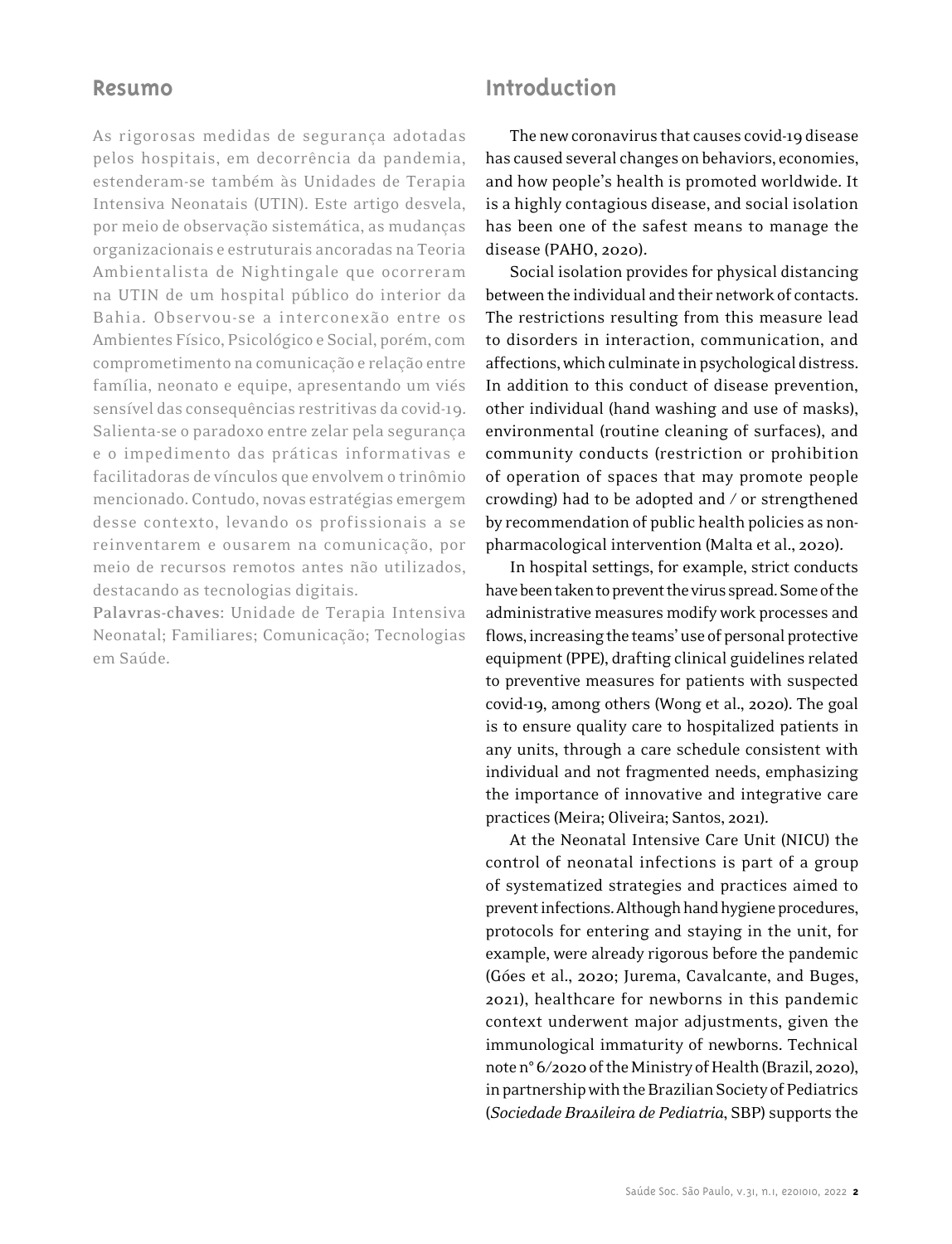need for social restrictive measures as an important element of control in the context of infection by the new coronavirus.

Although restrictions relevant to the pandemic prevention and control are extremely important in the current scenario, it is worth having in mind that these measures go beyond the flow of the service organization, and require the local health team to develop new care practices that ensure the quality of care (Morsch et al., 2020).

The study by Fonseca et al. (2020), conducted in a NICU, suggests that the institution's and care sector's elements of structural organization provide humanized quality care to the newborn and their parents. In this context, Negro et al. (2020) emphasize that healthcare quality is related to the quality of interaction between users and professionals of the multiprofessional team, and the users' satisfaction is directly linked to the health service conditions.

Araújo et al. (2021) reiterate this statement pointing out that clear and effective communication between the NICU health team and parents about the general health status of their children, as well as the quality care services that babies have received, is an important factor to generate satisfaction. Considering the integrated sense part of the NICU operation dynamics, and which is part of comprehensive health practices emerging from the relationship between the team and the family, care should not be limited to the newborns, rather, it should also consider the need for parents' interaction, especially in knowledge building (Souza; Ferreira, 2010).

However, we are currently experiencing a moment of hard integration of the triad parents, babies, and the multiprofessional team. That is so because of the pandemic times that demand measures of social distancing and isolation, which implies several restrictions on the hospital environment (Chaves et al., 2021).

Thus, this article unveils the organizational and structural changes that occurred at the NICU of a public hospital in the interior of Bahia as a result of the ongoing pandemic. The discussion is based on Florence Nightingale's Environmentalist

Theory, which focuses on the individuals' healthcare environment, and extends the concept of environment considering both emotional and social aspects (Levachof; Martins; Barros, 2021). Tavares et al. (2020) state that the first aspect, or emotional environment, may be affected in a space that provides multiple experiences. The social environment, in turn, would be affected through means of interrelationships between people involved in the physical care environment.

It is worth noting that the concern with environment in the context of care came about more strongly in mid-nineteenth century, when nursing was recognized as a profession. This zeal currently echoes in humanized care based on managing the environment in which patient is inserted. For Nightingale, this control comprises aspects of environmental hygiene and demand for care devices, but considers balancing them with what is around the patient, making them a subject of relationship and interaction with the environment in which they are inserted (Medeiros; Enders; Lira, 2015).

For Florence's Environmentalist Theory, a balanced place concurs with the restoration of the individual's health by means of general and specific care. Such care, therefore, should be understood in its entirety considering external factors that interact with the individual, thus giving rise to favorable conditions for recovery (Levachof; Martins; Barros, 2021).

# **Methods**

This is an observational study of qualitative and descriptive approach. The technique for data collection was systematic observation, following a predefined plan. The advantage of this technique is the possibility of obtaining a variety of events, and of understanding typical behaviors based on information and different phenomena. For the same author, observation is nothing but the use of senses to acquire routine information; however, it is used as a scientific method when it serves a formulated research objective, and is systematically planned. (GIL, 2008)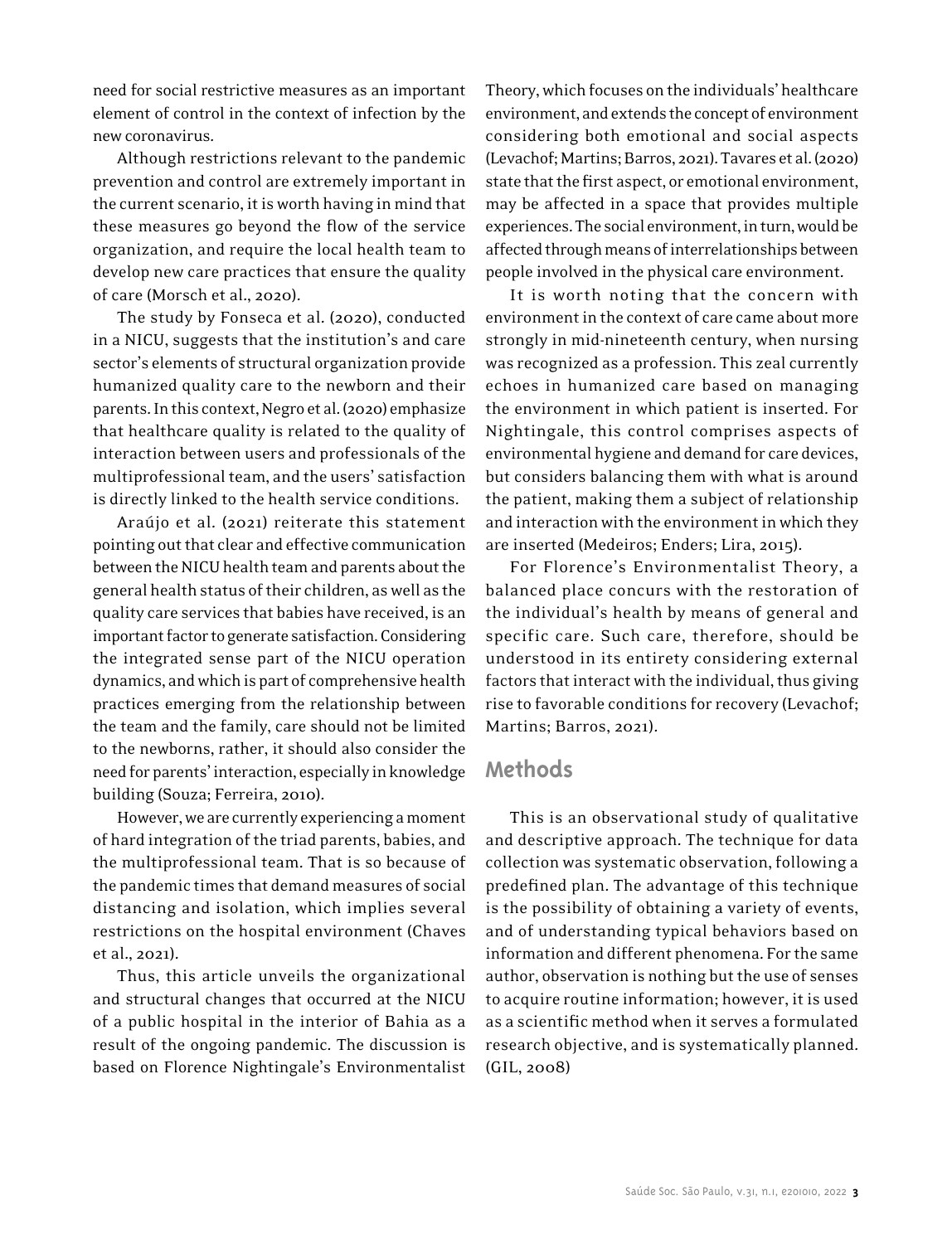The idea of systematizing an observation to generate this study is bound to a larger study of operational research based on routine changes at the NICU of a public hospital in the interior of Bahia, considering the critical scenario of the new coronavirus pandemic.

The hospital where the study was conducted is a public administration hospital, providing medium and high-complexity medical and hospital care to spontaneous and referenced demand from other municipalities. Although it is a general hospital, it does not perform obstetric procedures such as deliveries, and the NICU is intended for external patients. These characteristics make it a suitable place to carry out the study, as there is higher probability of having families from other regions affected by the covid-19 restrictive measures (the researchers' workplace). The NICU sector has 10 beds, a nursing station, a prescription room, a medicine preparation room with a small storeroom, a reception room, a pantry, a breast milking room, three rest rooms for the multiprofessional team, two toilets/ cloakrooms and a purge.

An observational script was developed as a data collection instrument (Chart 1).

The script was divided into the previously categorized environments, according to Nightingale's Environmentalist Theory. Physical Environment is

understood as the physical and material space that is changed by the way caregivers are organized. The Psychological Environment is related to the stress generated by the care environment itself, and may be associated to some measure that stresses the caregivers' actions. The Social Environment is related to a change in behavior of what is external, and that may interfere on those being cared for (Levachof; Martins; Barros, 2021; Peres et al., 2021).

The observers' eyes were directed at the implications of covid-19 within these environments, which are modulated by on-site care in a participatory and collaborative manner to the triad - team, neonate, and family. The sector's employees were aware of the operational research and, at the time, of the observations procedure, as well as the research objectives.

Three researchers, also working in the hospital, carried out the observations at different times, during daytime period, for a maximum of 4 hours a day, from October 4 to 30, 2020. An observation scale was previously prepared to organize visits to the sector, and presented to the NICU coordination as it is a place of restricted circulation.

Operational research was approved by local coordination and by the hospital's Permanent Education Center. This research was careful not to disclose data that allowed identifying the hospital or its employees, safeguarding their integrity and dignity.

| PHYSICAL ENVIRONMENT                              | PSYCHOLOGICAL ENVIRONMENT                              | SOCIAL ENVIRONMENT                              |
|---------------------------------------------------|--------------------------------------------------------|-------------------------------------------------|
| Is there a change in the Physical<br>Environment? | Is there a change in the<br>Psychological Environment? | Is there a change in the Social<br>Environment? |
| () Yes ( ) No                                     | ( )Yes ( )No                                           | ( ) Yes ( ) No                                  |
| Please specify:                                   | Please specify:                                        | Please specify:                                 |

#### **Chart 1 - Research data collection instrument**

## **Results**

Results were organized into three categories coinciding with Nightingale's Environmentalist perspective, and observed in the light of the covid-19 effects: Physical Environment;

Psychological Environment; Social Environment (Figure 1).

Each category of this study entails as results the main points observed and that emerged from the field during data collection regarding the Environments studied (Chart 2).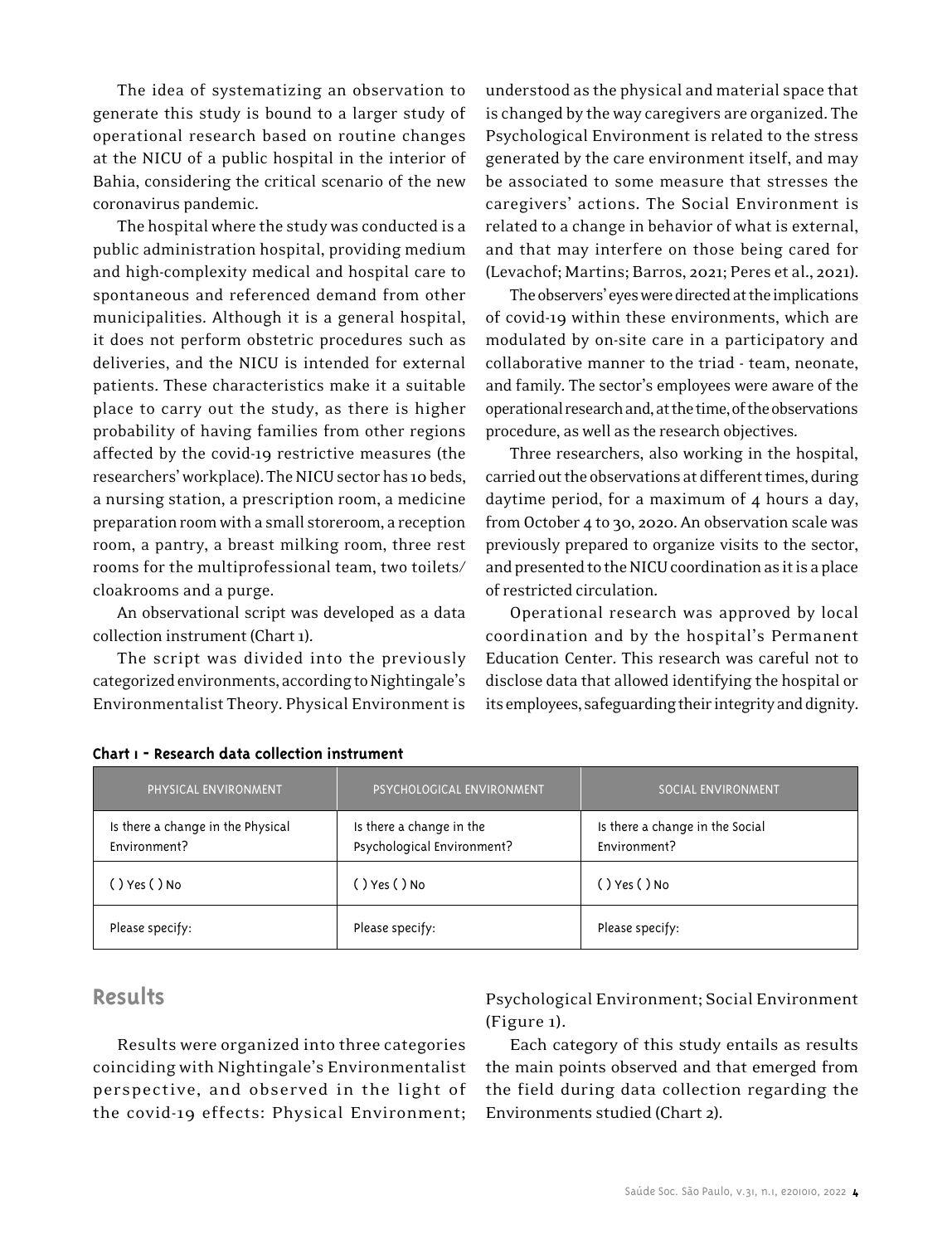**Figure 1 - Hologram of interconnection between the NICU environments**



Source: prepared by the author, based on Nightingale (1859).

Some structural changes happened in the Physical Environment to better meet the possible demand related to the diagnosis of some neonate with covid-19. A room, previously with 3 boxes, used for milking breast milk had to be adapted to receive a respiratory isolation bed for neonates, and now has 9 common beds and 1 isolation bed. The sector's nursing coordination room, with only 1 box, also needed to be adapted to accommodate the mothers who milk.

It is noteworthy the control of servers flow between environments in the sector; reinforcement of non-circulation through other spaces of the hospital; incrementation regarding the use, disposal, and hygiene of PPE; intensification of hygiene of incubators, surfaces in general, especially the hands; non-sharing of cutlery, cups, towels, and/or food with other people in the sector's pantry.

| PHYSICAL ENVIRONMENT                                                                                     | PSYCHOLOGICAL ENVIRONMENT                                                              | SOCIAL ENVIRONMENT                                                                              |
|----------------------------------------------------------------------------------------------------------|----------------------------------------------------------------------------------------|-------------------------------------------------------------------------------------------------|
| <b>*Environment that intensified</b><br>sanitization of surfaces in general;                             | <b>Environment that required constant</b><br>use of PPE;                               | . Site that restricted NICU stay to 1 h/day;                                                    |
| *Site that required increased use of PPE;                                                                | <b>*Environment that increased</b><br>biosecurity control at the parents'<br>entrance; | <b>Environment that restricted access by</b><br>the extended family;                            |
| <b>*Environment that began to have</b><br>access restricted to parents;                                  | <b>Environment that was affected by</b><br>temporary staff reduction;                  | <b>*Environment that experienced less</b><br>dedication to demands for interaction;             |
| . An environment that temporarily<br>reduced the number of beds;                                         | *Site that possibly caused an work<br>overload.*                                       | <b>*Environment that reinvented itself in</b><br>forms of communicating with family<br>members. |
| *Environment that adapted space for<br>milking breast milk to create a bed for<br>respiratory isolation. |                                                                                        |                                                                                                 |

\*stress-generating assumption that emerged from the field considering the observations.

Regarding the Psychological Environment, the consistent use of PPE by the sector's employees and parents who were present during the observational period was observed. There was a temporary staff downsizing, which led to smaller number of beds, due to the absence of staff members with flu-like symptoms that suggested or confirmed the covid-19. Others still needed to have their activities rescheduled, because they fit into a risk group.

Regarding Social Environment, and which could be related to the Psychological Environment, there were changes in the flow of visits and permanence of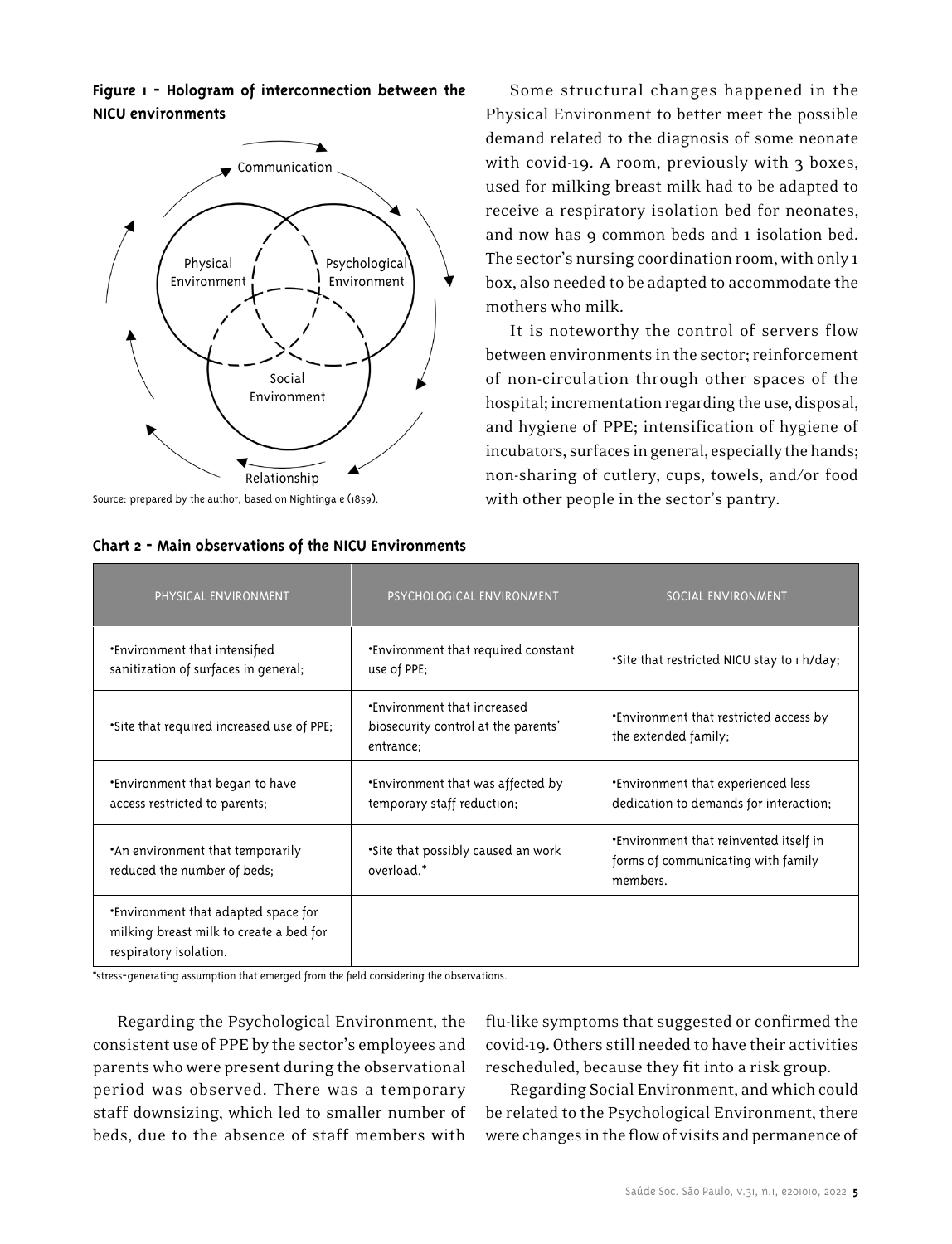family members at the NICU, among which stand out: permission of visits only to parents; permanence of parents in the unit reduced to 1 hour a day, with free access only to nursing mothers; and the issuing of medical reports restricted to parents or guardians. For family members who cannot be present, the use of digital technology was adopted for clinical information, and moments experienced by the babies (bath, diet, and sleep).

These results will be discussed and anchored in a set of concepts, relationships and hypotheses that design a systemic view of the phenomenon.

# **Discussion**

Due to the World Health Organization's (WHO) consideration of the pandemic character of covid-19, public and private institutions began to adopt control measures based on what was known about the disease. The moment requires an integral view that meets all the demands in the face of a disease that is constantly being studied. The demands regarding prevention measures, especially those of isolation and further reduction of people's circulation have become measures oriented by authorities and, thus, adopted by the health facility object of the study (PAHO, 2020).

The concept of Environment takes into consideration the place where patient and the family are for the provision of care, considering the physical, social and psychological components, which should be understood in an interrelated way with caregivers (Medeiros; Enders; Lira, 2015).

In view of the observations above, the interconnection of environments and the crossing of findings was observed, as shown in Figure 1. Corroborating what has been observed, Fernandes and Silva (2020) say that, as Florence already pointed out, the environment influences general health status of the individual, by understanding that physical stress could affect the psychological stress suggested, also, by changes on the social sphere.

In response to the surveillance actions implemented by means of measures to prevent the covid-19, the active servers became more rigorous, especially regarding hand washing and the systematic use of PPE. Silva et al. (2020) add that this care

should be developed in partnership with parents. In the observations of this study, such conducts were not only extended to the parents who began to live the daily routine of hospitalization with increased biosafety requirements, but in some way may have created an obstacle for the construction of a bond.

The fact that there is a pantry, bathroom and comfort available in the sector is a facilitator for the non-circulation in other environments of the hospital, leading to compliance with the guidelines provided, and collaborating to reduce risks of contamination and dissemination of the virus, besides reinforcing Nightingale's perspective regarding the Physical Environment (Barboza et al., 2020).

The need for some team members to be away from work activities may have brought greater physical and emotional burden to collaborators, since the restrictive measures of covid-19 imply, in its essence, suffering to the team providing care (Benedetto; Moreto; Vachi, 2020). In addition, it leads management to attrition regarding the (re) adaptation of duty schedules for the purpose of optimizing care. With the absence of employees, some inpatient beds should be temporarily blocked, thus reducing the supply of this specialized service to the population.

Given this scenario and the multiple facets that the multidisciplinary team assumes within the unit with their instrumental tasks, whether by volume or complexity, the possibility of echoing on the relationship between health team and family may lead to the disregard of phenomena involving the psycho-affective and informative/educational status to family members (Duarte et al., 2020). The study by Campos et al. (2017) points out the need to face stressors, such as work overload and even conflicts related to communication, in order to seek a better interplay among the team and, consequently, the relationship with users.

Thus, in addition to the environmental interrelation between the physical space and its restrictive requirements of social character, one can notice the repercussions on the psychological environment of both the professionals and the families involved. According to Fernandes and Silva (2020), the environmentalist theory encompasses a set of external conditions and influences that may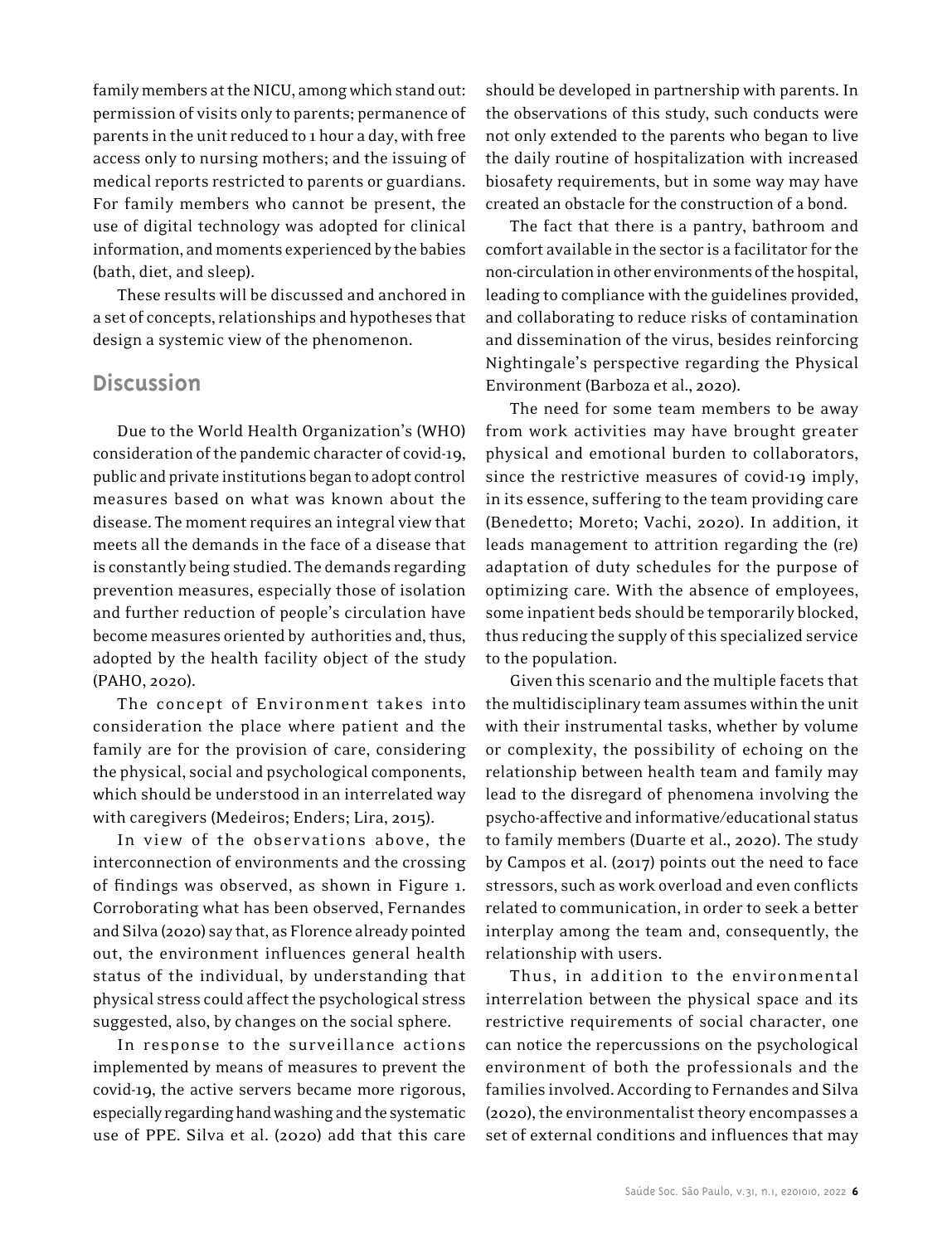prevent, suppress, or contribute to health, disease, and even death in the physical, psychological, social, and spiritual dimensions. This theoretical approach even coincides with the concept of health defined by the WHO, as it also indicates that the aforementioned dimensions affect the individual's health.

By measuring the maximum risk of exposure for the extended family, newborns, and the local healthcare team, it was decided to suspend the visitation of any family members other than the parents, unless the parents were unable to be present. In this case, another responsible family member assumes the parental functions (visiting the newborn and receiving medical reports). Silva et al. (2020) showed that the absence of grandparents and other family members negatively affects the construction of bonds between the binomial baby and extended family, and in the possibility of qualified listening by the professionals with potential of direct intervention to these members (and especially psychology).

The restrictive measures related to the family access to the NICU enable some control related to the exposure to the virus in the hospital environment. This may corroborate with a greater sense of safety to professionals working in the hospital, and to the babies who are under intensive care. However, it should be emphasized that these measures may hardly cross the achievements related to practices that facilitate bonding and neonates' neurosensory protection, increasing the challenge posed to multiprofessional teams in providing healthcare (Morsch, 2020).

In this context, some parents cannot be present in the unit. Some because they comply with quarantine guidelines, due to signs and symptoms suggestive or confirmed of covid-19, and others because they live in neighboring regions and do not have socioeconomic conditions to stay in the city.

These limitations entail numerous challenges to the binomial family and team: it awakens in professionals the need to organize strategies that influence new communication practices, seeking to ensure, as far as possible, the service humanization by supporting family members, not only at emotional, but also at informative level (Dalmolin et al., 2016).

With this evident need, it was possible to realize the uniqueness of communication in all of the NICU environments. The establishment of clear

communication to transmit information about what has happened with the sick neonate brings the multiprofessional team closer to parents. This tends to enhance the sense of security about the care that is being offered in the hospital unit, which can echo in increased hope for recovery, and even the future life of the neonate (Rolim et al., 2017).

In this regard, the following actions were introduced to promote approximation with absent families: transmission of digital media-mediated medical reports (phone call), and the use of digital media to foster affective bonding (sending photos of the babies to the families, and audios received from them to the babies).

These actions try to relieve, to some extent, the tension caused by the physical distance added to the anguish resulting from the constant expectation of news about the baby's health status. However, it may not be effective in ensuring parents' understanding of what is going on. Perhaps it is necessary to take advantage of the technological potentialities to innovate in communication strategies seeking to advance in the team-family relationship and, thus, also incorporate it as an interventional proposal (Dalmolin et al., 2016; Balbino et al., 2020).

Miranda et al. (2019) point out that hypermedia, as an intervention for health education and promotion, are being extensively developed, validated, and used, aiming at better communication between health team, family, and user. In addition, they stimulate and strengthen the target audience, providing tools to develop strategies of coping, coexistence, and care.

This possibility inside the NICU becomes especially important, since isolation reduces the caregivers' interaction process with the team and, consequently, partnership in care. It also enables the approximation between the multiprofessional team and the parents, meeting the need for understanding about the process of hospitalization of their child, which also promotes greater security about care provided, and contributes to the reduction of stress (ORR et al., 2017; Rocha; Dittz, 2021).

Technological innovation with greater exploration of the use of digital media, for health information and communication with family members, may be a good strategy for educational practices in the pandemic scenario. Communication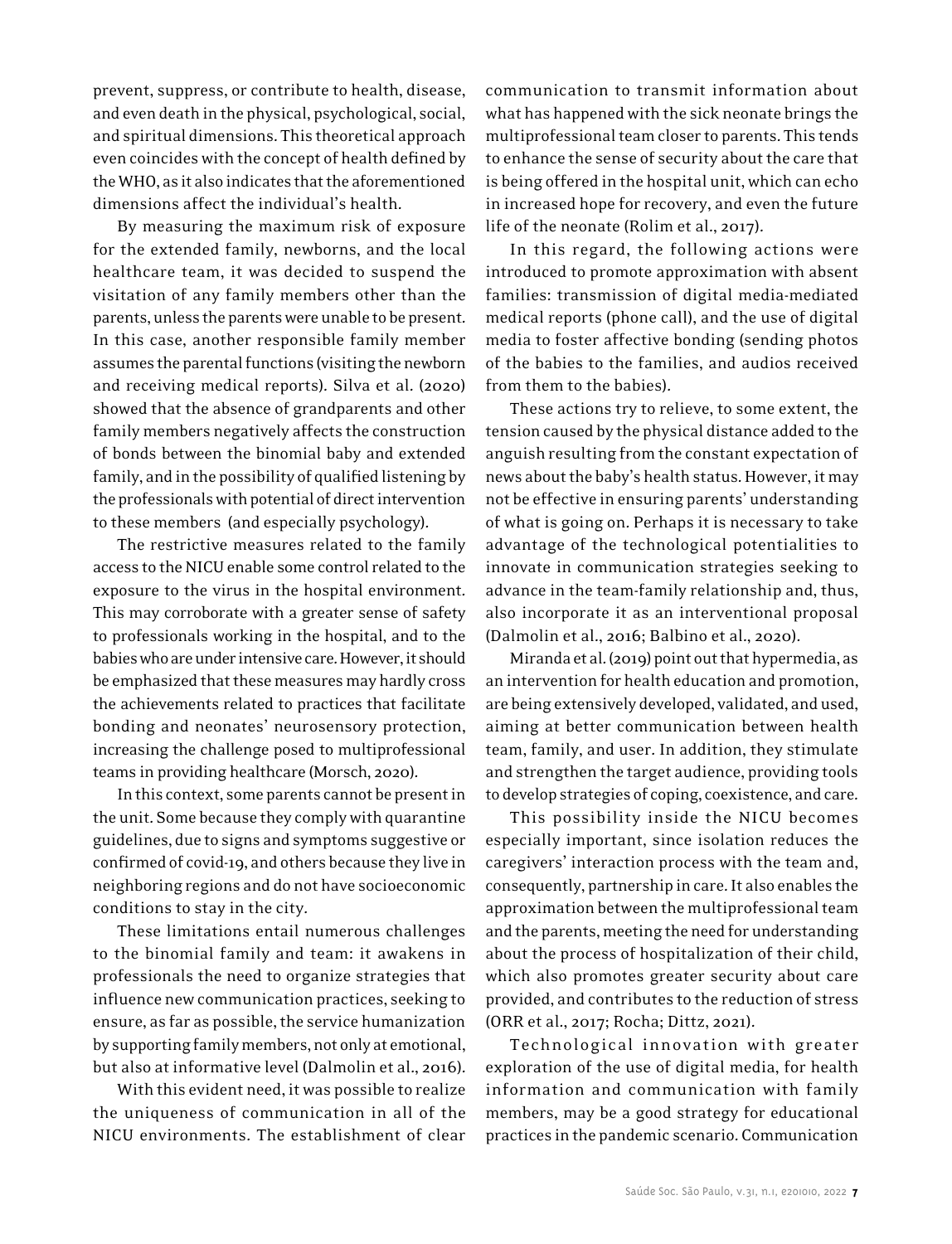with caregivers is one of the most valued aspects of care at any level of care (Negro et al., 2020).

# **Conclusion**

This study allowed unveiling the repercussions of covid-19 in the NICU Environment, and the effects of the changes imposed by it on the healthcare team, the family, and the neonate. Changes that occurred in detriment to the pandemic are translated into new ways of life, and new forms of practice representing a new local culture, where communication and relationships are actively maintained through resources still to be used. The referential of Nightingale's Theory was a contribution that provided an opportunity for a clearer understanding of the interconnection between the rules imposed by the pandemic moment on the interactions in different environments of the NICU. Observations made led to the Relationship and Communication intersection point, showing a sensitive bias of the restrictive implications of covid-19, leading the multidisciplinary team to reinvent, and dare in the communication and interaction through remote resources. The new culture of use of communication technologies is observed as a fruitful field to be explored in this environment. As limitations of the study, we point out the non-depth analysis of the repercussions of changes, in a singular analysis, for the subjects of the environments. This study raises the need for new research that seeks an analysis by the affections of the team and family members based on the changes imposed by the pandemic context.

# **References**

ARAÚJO, C. et. al. Acolhimento à família de neonatos internados em Unidade de Terapia Intensiva: uma revisão integrativa da literatura. *Revista de Enfermagem Atual In Derme,* [*s.l*.], v. 95, n. 34, p. 021063, 2021. Disponível em: <https:// revistaenfermagematual.com.br/index.php/revista/ article/view/1014>. Acesso em: 18 maio 2021.

BALBINO, A. C; SILVA, A. N.; QUEIROZ, M. V. O. O Impacto das Tecnologias Educacionais no Ensino de Profissionais para o Cuidado Neonatal*. Revista Cuidarte*, [*s.l.*], v. 11, n.2, e954, 2020. DOI: 10.15649/cuidarte.954

BARBOZA, L. E. M. et al. Os conceitos de Florence Nightingale em tempos de pandemia da COVID-19 retratados em história em quadrinhos: relato de experiência. *Escola Anna Nery*, Rio de Janeiro, 24, especial, 2020. DOI: 10.1590/2177-9465-EAN-2020-0200

BENEDETTO, M. A. C. de; MORETO, G.; VACHI, V. H. B. Narrativas médicas: empatia e habilidades de comunicação em tempos de Covid-19. *Archivos en Medicina Familiar,* [*s.l.*], v. 22, n. 3, p. 109-118, 2020. Disponível em: https://www.medigraphic.com/cgibin/new/resumen.cgi?IDARTICULO=95906&id2=. Acesso em: 20 abr. 2021.

BRASIL. Ministério da Saúde. Nota Técnica nº 06/2020-COCAM/CGCIVI/DAPES/SAPS/MS. Atenção à Saúde do Recém-Nascido no Contexto da Infecção pelo Novo Coronavírus. Brasília, DF: MS, 2020. Disponível em: http://www.mpgo.mp.br/ portal/arquivos/2020/03/30/22\_34\_25\_489\_SEI\_ MS\_0014134779\_Nota\_T%C3%A9cnica\_Atencao\_ ao\_RN\_durante\_COVID.pdf. Acesso em: 21 jul. 2020.

CAMPOS, C. A. C. A. et.al. Desafios da comunicação em Unidade de Terapia Intensiva Neonatal para profissionais e usuários. *Saúde Debate,* Rio de Janeiro, v. 41, especial, p. 165-174, 2017. DOI: 10.1590/0103-11042017S214

CHAVES, A. F. L. et al. Cordel Para Apoiar Mães com Filhos Internados em Unidade Neonatal Durante a Pandemia de Covid-19. *Cogitare Enfermagem*, Curitiba, v. 26, n. 1, e76209, 2021. DOI: 10.5380/ce.v26i0.76209

DALMOLIN, A. et al. Vídeo educativo como recurso de educação em saúde para pessoas com colostomia e suas famílias. *Revista Gaúcha de Enfermagem*, Porto Alegre, v. 37, n. especial, e68373, 2016. DOI: 10.1590/1983-1447.2016.esp.68373

DUARTE S. C. M., et. al. Boas Práticas de Segurança nos cuidados de Enfermagem em Terapia Intensiva Neonatal. *Revista Brasileira de Enfermagem, Brasília,* v. 73, n. 2, e20180482, 2020. DOI: 0.1590/0034-7167-2018-0482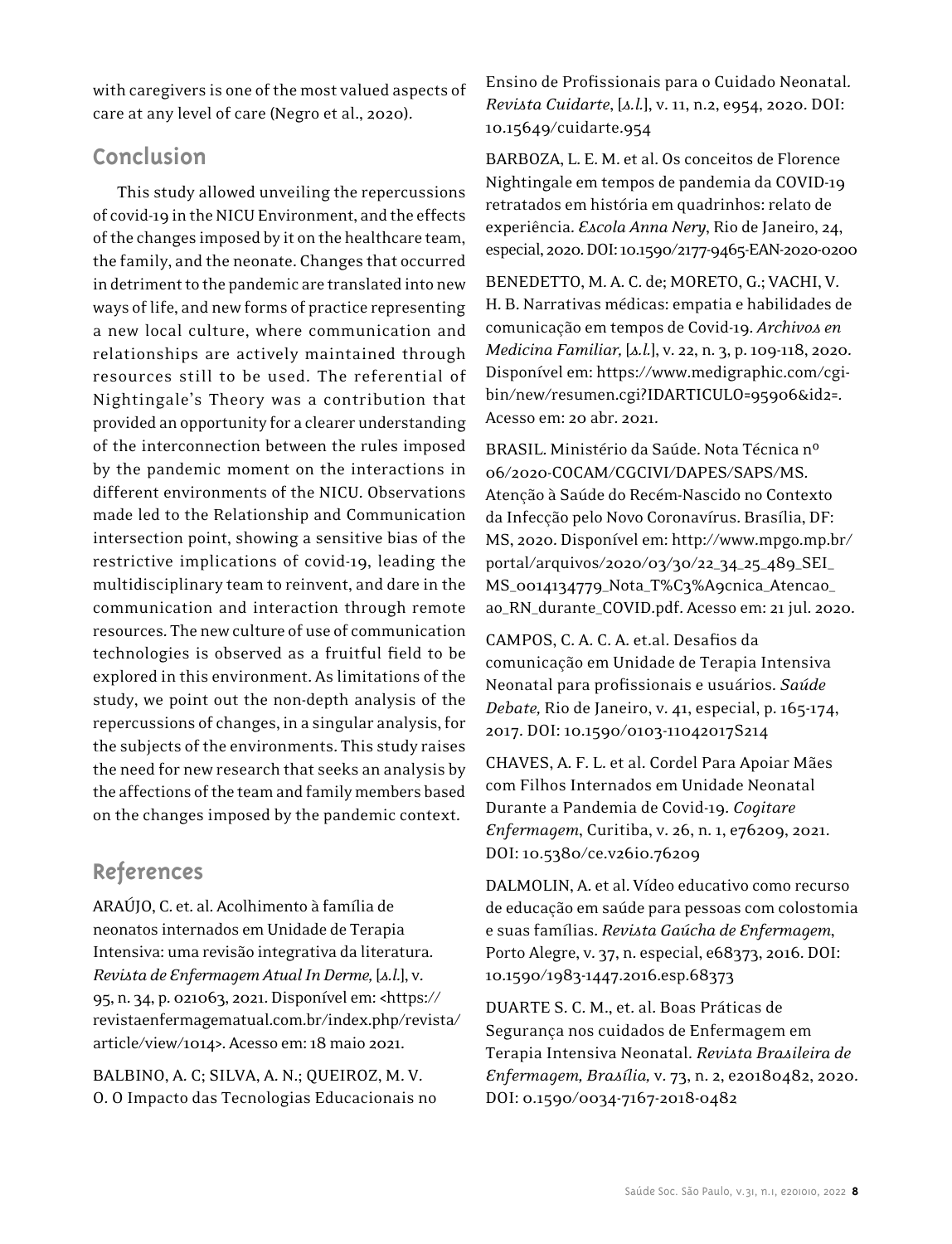FERNANDES, A. G. O., SILVA, T. C.. War Against the COVID-19 pandemic: reflection in light of Florence Nightingale's nursing theory. *Revista Brasileira de Enfermagem*, Brasília, v. 73, n. 5, e20200371, 2020. DOI: 10.1590/0034-7167-2020-0371

FONSECA, S. A. et.al. Cuidado centrado na família na unidade de terapia intensiva neonatal (UTIN): experiências de enfermeiras. *Enfermería (Montevideo)*, [*s.l.*], v. 9, n. 2, p. 170-190, 2020. DOI: 10.22235/ech.v9i2.1908

GIL, A. C. *Modos e Técnicas de Pesquisa Social*. 6. ed. São Paulo: Editora Atlas S.A., 2008.

GÓES, F. G. B. et. al., Boas práticas no cuidado ao recém-nascido em tempos de COVID-19: revisão integrativa. *Texto & Contexto: Enfermagem,* [*s.l.*], v. 29, n. 1, e20200242, 2020. DOI: 10.1590/1980-265X-TCE-2020-0242

JUREMA H. C.; CAVALCANTE, L. L.; BUGES N. M. Prevenção e controle de infecções relacionadas à assistência à saúde em unidades neonatais. *Revista de Pesquisa Cuidado é Fundamental,*  Rio de Janeiro, v. 13, n. 1, 403-409, 2021. DOI: 10.9789/2175-5361.rpcfo.v13.9085

LEVACHOF, R. C. Q.; MARTINS, A. C.; BARROS, G. M. Tecnologias não invasivas de cuidado de enfermagem fundamentadas na teoria ambientalista de Florence Nightingale. *Global Academic Nursing Journal,* Rio de Janeiro, v. 2, n. 1, e82, 2021. DOI: 10.5935/2675-5602.20200082

MALTA, et al. A pandemia da COVID-19 e as mudanças no estilo de vida dos brasileiros adultos: um estudo transversal, 2020. *Epidemiologia e Serviços de Saúde*, Brasília, v. 29, n. 4, e2020407, 2020. DOI: 10.1590/S1679- 49742020000400026

MEDEIROS, A. B. A.; ENDERES, B. C.; LIRA, A. L. B. C. Teoria Ambientalista de Florence Nightingale: Uma Análise Crítica. *Escola Anna Nery,* Rio de Janeiro, v. 19, n. 3, p. 518-524, 2015. DOI: 10.5935/1414-8145.20150069

MEIRA, S. R. C.; OLIVEIRA, A. S. B.; SANTOS, C. O. A contribuição da auditoria para a qualidade da gestão dos serviços de saúde / The audit's

contribution to the quality of health service management. 2021. *Brazilian Journal of Business*, Curitiba, v. 3, n. 1, p. 1021-1033, 2021. DOI: 10.34140/bjbv3n1-058

MIRANDA, C. G. L.; SOARES-SOBRINHO, J. L.; CASTRO, M. S. Validação de Vídeo Lúdico: educação em saúde de idosos hipertensos para a promoção do uso correto e seguro de medicamentos e conhecimento sobre sua doença. *Revista Observatório*, [*s.l.*], v. 5, n. 6, p. 33, 2019. Disponível em: <https://redib.org/Record/oai\_articulo2485179 valida%C3%A7%C3%A3o-de-v%C3%ADdeol%C3%BAdico-educa%C3%A7%C3%A3o-emsa%C3%BAde-de-idosos-hipertensos-para-apromo%C3%A7%C3%A3o-do-uso-correto-e-segurode-medicamentos-e-conhecimento-sobre-suadoen%C3%A7a>. Acesso em: 18 maio 2021.

MORSCH, D. S.; CUSTÓDIO, Z. A. O.; LAMY, Z. C. Cuidados psicoafetivos em Unidades de Terapia Intensiva Neonatal diante da pandemia de Covid-19. *Revista Paulista de Pediatria*, São Paulo, v. 38, n. 1, e2020119, 2020. Disponível em: <https://www.scielo.br/scielo. php?pid=S0103-05822020000100102&script=sci\_ arttext&tlng=pt>. Acesso em: 25 out. 2020.

NEGRO A. et. al Introducing the Video call to facilitate the communication between health care providers and families of patients in the intensive care unit during COVID-19 pandemia *Intensive and Critical Care Nursing*, [*s.l.*]*,* v. 60, n. 1, 102893, 2020. DOI: 10.1016/j.iccn.2020.102893

OPAS. *Folha Informativa sobre COVID-19*. OPAS, 2020. Disponível em: <https://www.paho.org/bra/ index.php?option=comcontent&view=article&id=61 01:covid19&Itemid=875>. Acesso em: 30 jun. 2020.

ORR, T. et. al. Smartphone and Internet Preferences of Parents: Information Needs and Desired Involvement in Infant Care and Pain Management in the NICU. *Advances in Neonatal Care,* Philadelphia, v. 17, n. 2, p.131-138, 2017. DOI: 10.1097/ANC.0000000000000349

PERES M. A. A. et.al. The Florence Nightingale's nursing theoretical model: a transmission of knowledge. *Revista Gaúcha de Enfermagem*,